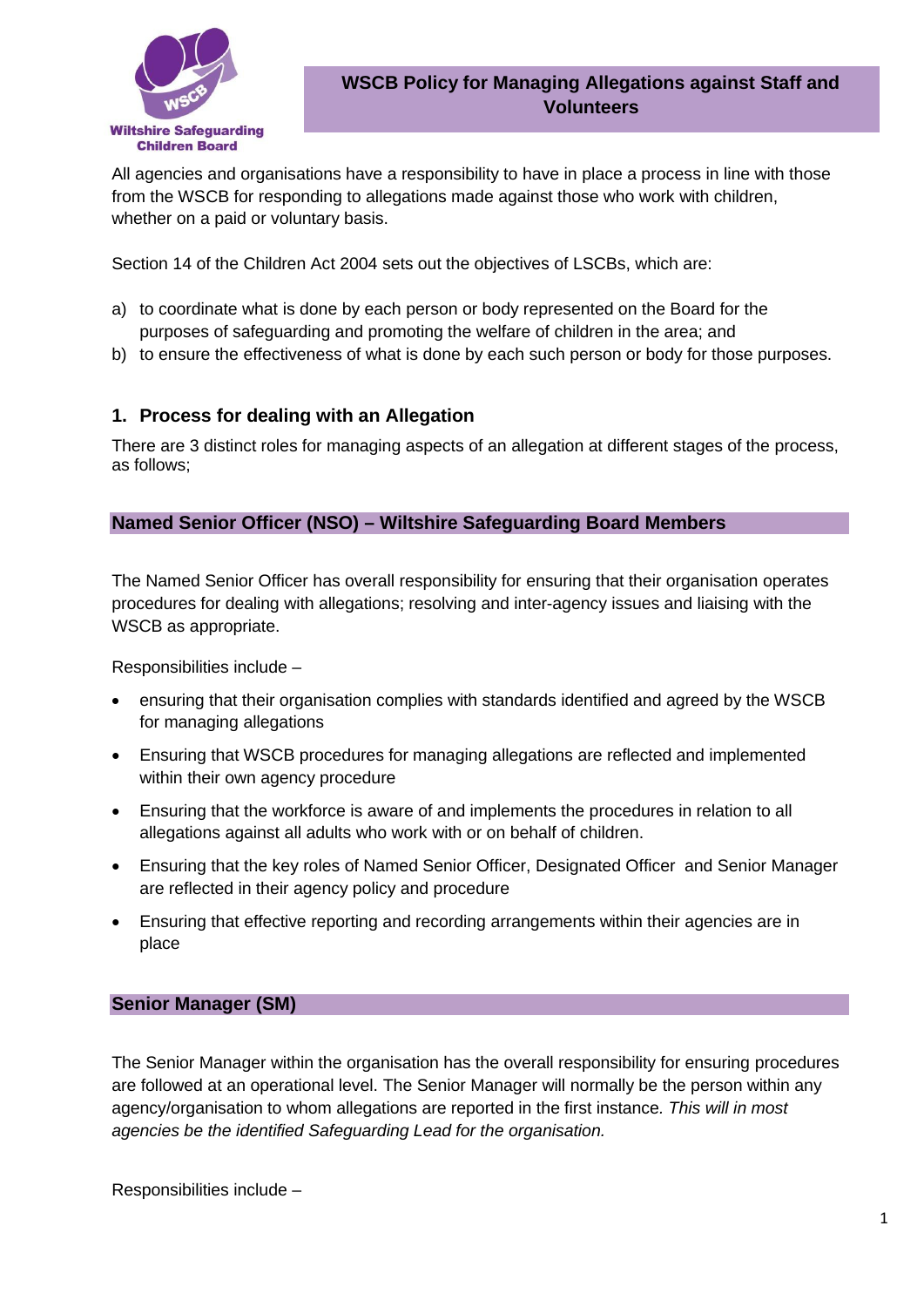- Provision of advice, information and guidance to staff within the organisation; liaising with and referring allegations that meets the criteria to the Designated Officer.
- Gathering any additional information which may have a bearing on the allegation e.g. previous known concerns, care and control incidents etc
- Providing the subject of the allegation with information and advice
- Recording all discussions and attending strategy meetings as required
- Ensuring risk assessments are undertaken where and when required
- Ensuring that effective reporting and recording systems are in place to allow for the tracking of all allegations through to the final outcome
- Referring as appropriate to the Disclosure and Barring Service (DBS) or other bodies/professional organisations.

#### **Designated Officer (formerly Local Authority Designated Officer – LADO)**

The Designated Officer based in the Local Authority MASH Team has a statutory role in overseeing and managing allegations made against adults who work with children and young people. The Designated Officer will provide advice and guidance to employers and voluntary organisations, liaising with the police and other agencies, convening strategy discussions and monitoring the progress of cases to ensure that they are dealt with as quickly as possible, consistent with a thorough and fair process. The Designated Officer will consider all allegations and will advise on the next course of action. In many cases it will appropriate for a strategy discussion to be held. The Designated Officer will co-ordinate and chair this.

### **2. Action by Senior Manager**

When a report is received about an allegation or a concern about a member of staff or volunteer working with children the Designated Officer must be informed **within one working day** if it appears that the person has:

- behaved in a way that has harmed a child, or may have harmed a child;
- possibly committed a criminal offence against or related to a child; or
- behaved towards a child or children in a way that indicates they may pose a risk of harm to children.

Additionally the Designated Officer must be informed:

- if there are concerns about the person's behaviour towards their own child/ren or child/ren unrelated to their employment or voluntary work and there has been a recommendation from a strategy discussion that consideration should be given to the risk posed to children they work with
- when an allegation is made about abuse that took place some time ago and the accused person may still be working with or have contact with children.

It is important to remember that allegations do not solely relate to sexual matters; but may also relate to physical, emotional or neglectful behaviour/actions.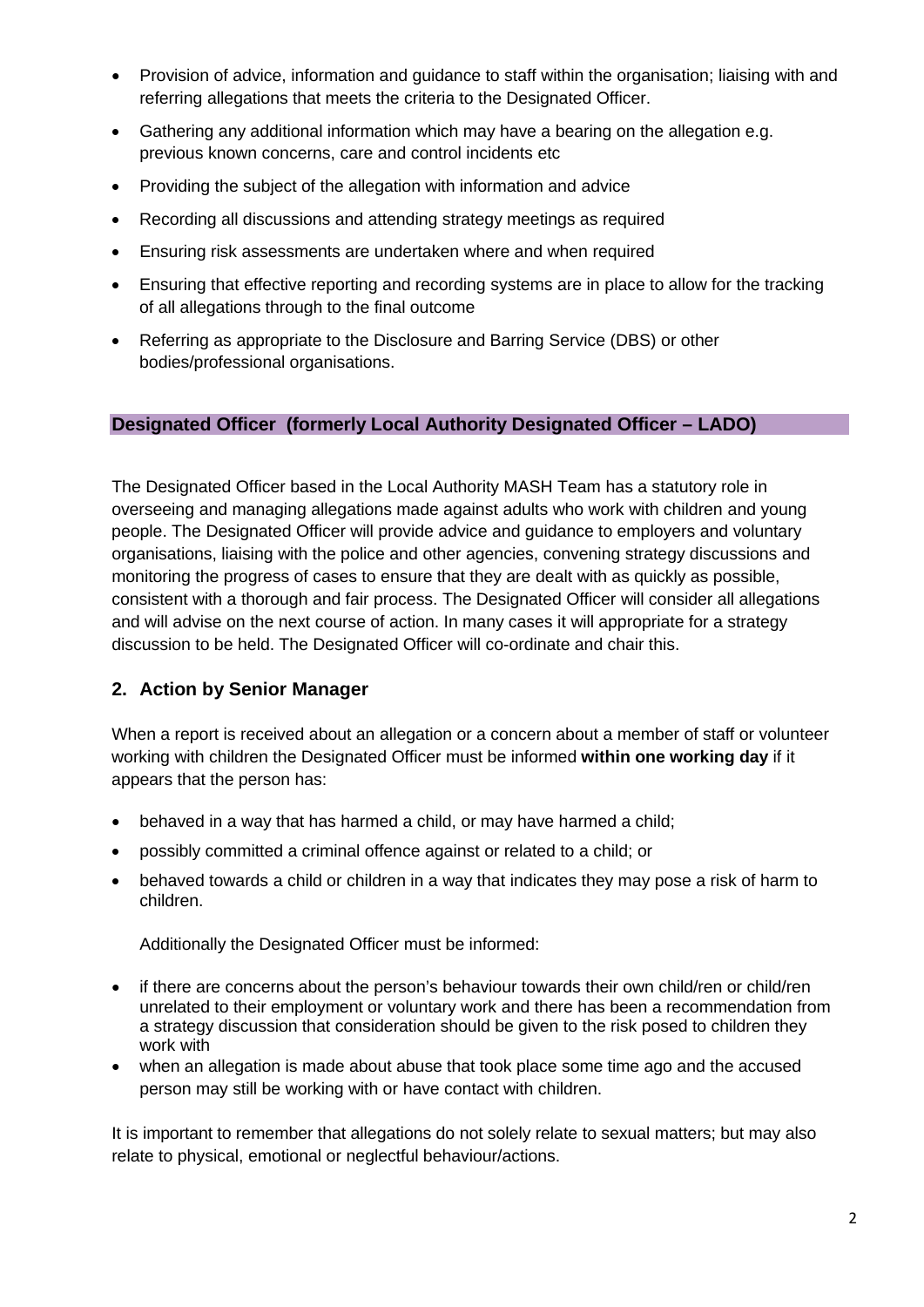When a report is made to the Senior Manager it will be clear in some cases that an immediate referral must be made to social care or the police for investigation, as a child appears to have been harmed or is at risk of significant harm or a criminal act appears to have been committed. In all cases of allegations or serious concerns about staff or volunteers being referred direct to the police or social care teams, the Designated Officer should be informed within one working day by the police force's designated officer or relevant social care team manager.

Ofsted should be informed of any allegation or concern made against a member of staff in any day care establishment for children under eight or against a registered child minder, a foster carer, prospective adopter or member of staff in a residential home. Ofsted should also be invited to take part in any subsequent strategy meeting.

This means that the Senior Manager (or designated deputy in case of the unavailability of, or an allegation being made against, the Senior Manager) should:

- Collate and record information you have and personal details about (i) the child/ren, parents/carers, siblings; (ii) the person against whom the allegation has been made; and (iii) details of any known or possible witnesses, including checking on and recording, with times, dates etc, any other incidents or concerns about the child/ren or the member of staff/volunteer concerned together with actions taken and outcomes. At the same time it's important to keep alert for patterns which might suggest the abuse goes further afield and involves other children and adults;
- Contact the Designated Officer **within one working day** of receiving the report of an allegation.
- Inform the person reporting the allegation or concern what action you will take ( and what they are expected to do), with regard to local information sharing protocols and the need to maintain confidentiality;
- Ensure that the alleged perpetrator or person about whom there is a concern is informed of the allegation or concern as soon as possible **after** consulting with the Designated Officer. This should include how enquiries will be conducted and sources of support and advice, e.g. from professional organisations/trade union;
- Help all parties understand the process throughout

### **You should not:**

- Delay referring to the Designated Officer in order to gather further information or for any other reason
- Take any action that might undermine any future criminal investigation or child protection enquiry, such as interviewing the alleged victim or potential witnesses as part of an internal disciplinary procedure, or informing or interviewing the alleged perpetrator, prior to contacting the Designated Officer, (or without the go-ahead from police or social care if a direct referral has been made). The Designated Officer will liaise with the police and/or social care as necessary, as they may want to place restrictions on the information that can be shared.
- Automatically suspend or dismiss the member of staff without seeking further advice.
- Inform parents/carers of the child/ren until advised to do so by the Designated Officer or a strategy meeting, other than in emergency situation, such as when a child has been injured and needs medical attention. The Designated Officer will advise on how and by whom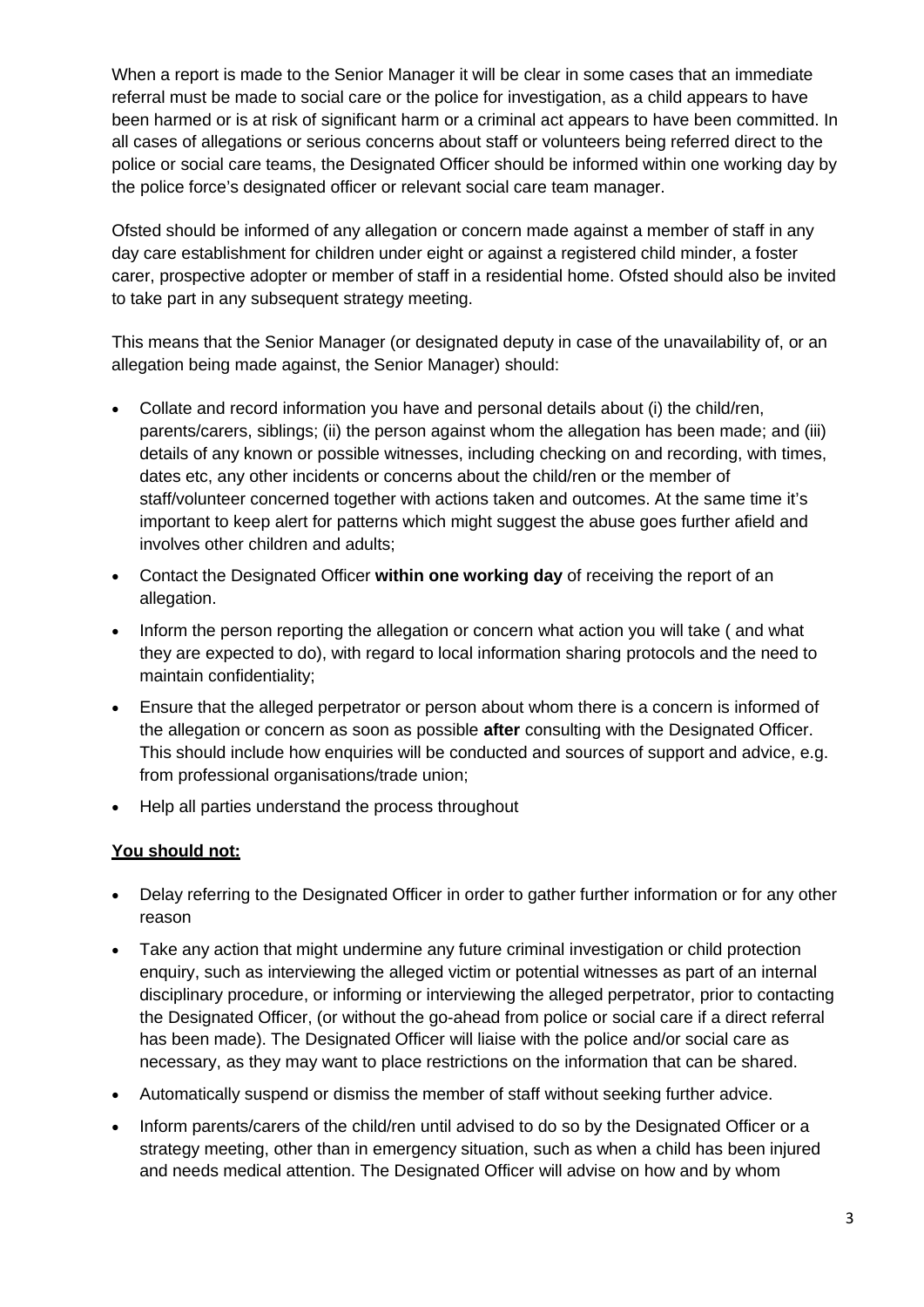parents/carers should be informed and will liaise with police or social care where they are or may need to be involved.

## **3. Strategy discussion**

Those invited to a strategy discussion should include:

- Designated Officer Chair
- Social care manager
- Relevant children's social worker
- Detective sergeant CAIT/PPU
- Senior Manager (safeguarding lead) for the employer
- Human resources representative
- Consultant paediatrician (where appropriate)

And where applicable:

- Senior representative of an employment agency or voluntary organisation
- Manager from fostering service provider and supervising social worker for foster carer
- Regulatory or inspection body e.g. Ofsted
- Representatives from relevant agencies from another local authority, where child is placed or resident
- Complaints officer, if concern has arisen from a complaint

The strategy discussion should:

- Consider the risk to the child (and any others) and ensure that arrangements are made to protect and support them and any other children affected
- Decide whether there should be a s.47 enquiry and/or a police investigation and consider the implications
- Consider whether any parallel disciplinary process can take place and agree protocols for sharing information
- Consider the current allegation in the context of any previous allegations or concerns,
- Where appropriate, take account of any entitlement by staff to use reasonable force to control or restrain children
- Consider the current implications and risks, if the case is one of historical abuse,
- Consider whether a complex abuse investigation is applicable
- Make recommendations, where appropriate, regarding suspension or alternatives to suspension
- Consider whether the evidence presented indicates that the member of staff may be considered unsuitable to work with children and possible reports for consideration of barring, and notification to the relevant regulatory body where appropriate
- Consider what support and advice should be provided to the member of staff concerned
- Consider risk assessments to inform the employer's safeguarding arrangements.

And:

- Plan any enquiries needed, allocate tasks and set timescales
- Ensure that investigations are sufficiently independent
- Identify a lead contact within each agency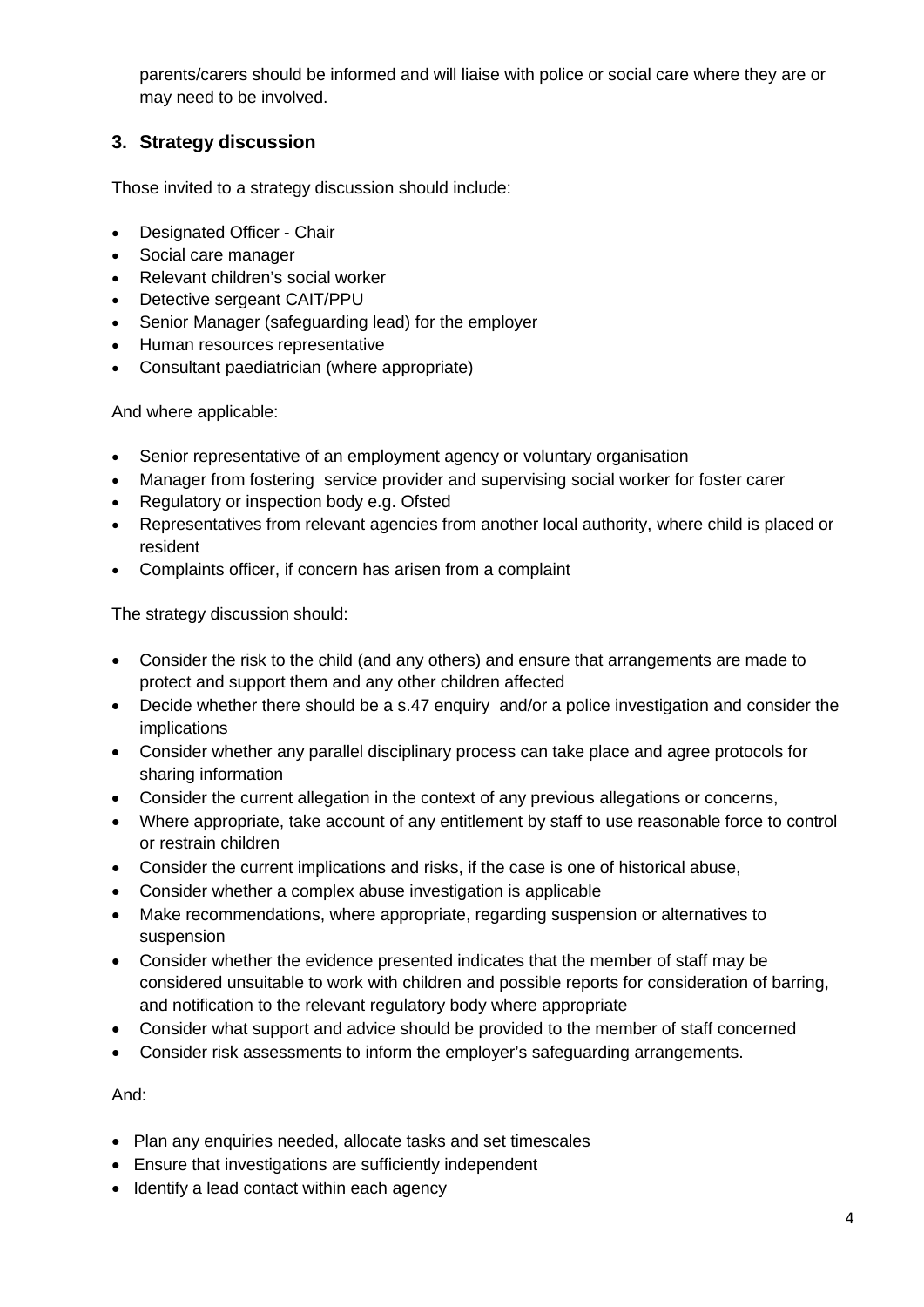- Decide what information can be shared, with whom, and when
- Agree protocols for reviewing investigations and monitoring progress by the Designated Officer, having regard to target timescales
- Agree dates for review strategy discussions
- Consider issues for the attention of senior management or Named Senior Officer (WSCB representative) e.g. media interest, resource implications
- Social care enquiry: The decision to carry out a single assessment or a s47 enquiry will be made at the strategy discussion, or a decision made to continue one, if already started

Following the conclusion of a social care enquiry, the Senior Manager or employer, in consultation with the Designated Officer, may need to consider what further action, if any, should be taken in relation to the member of staff concerned.

A final review meeting should be held to ensure that all tasks have been completed and, where appropriate, agree any actions needed based on lessons learned.

# **4. Criminal offence**

In cases where the threshold for significant harm is not reached, or there is no ongoing role for social care but information suggests that a police investigation may be needed, the Designated Officer should discuss with the police, the employer and any other agencies involved with the child to evaluate the allegation and how it should be dealt with within the strategy discussion.

If a criminal investigation is required, the police should:

- aim to complete their enquiries as soon as possible
- keep the progress of the case under review
- set a target date, at the outset, for reviewing progress and consulting the CPS about whether to charge the accused person or close the case
- the police or the CPS should inform the employer and the Designated Officer immediately, when a criminal investigation and any subsequent trial is complete,
- if they or the CPS decide not to charge the accused person, to administer a caution or if the person is acquitted by a court, pass all information relevant to a disciplinary case to the employer without delay,
- Liaise with the Designated Officer.

Progress on the police investigation and any decision by the Crown Prosecution Service must be reviewed no later than 4 weeks from the start and if the decision is to continue to investigate the allegation, every 2-4 weeks afterwards.

Where it has been decided to close an investigation without charge, or not to continue to prosecute the case after the person has been charged the designated senior manager or

employer, in consultation with the Designated Officer, will need to consider what further action, if any, should be taken in relation to the member of staff concerned. Information provided by the police and / or children's social care services should inform this decision.

The option to take further action will be dependent on the circumstances of the case. Consideration will need to be taken of the result of the police investigation or the trail, as well as the different standard of proof required in disciplinary and criminal proceedings